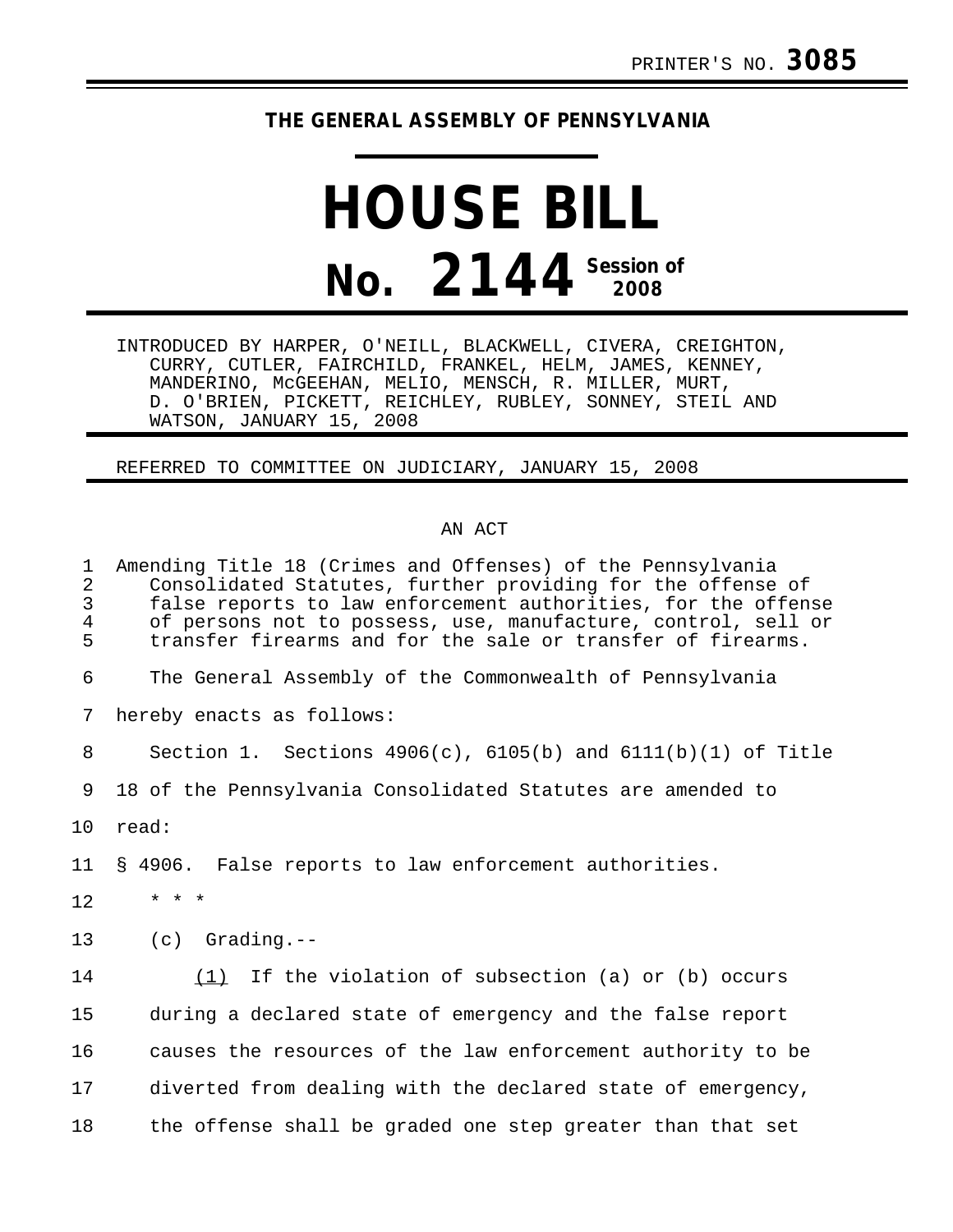1 forth in the applicable subsection.

| 2              | (2) If the violation of subsection (a) or (b) relates to        |
|----------------|-----------------------------------------------------------------|
| 3              | a false report of the theft or loss of a firearm, as defined    |
| $\overline{4}$ | in section 5515 (relating to prohibiting of paramilitary        |
| 5              | training), the offense shall be graded one step greater than    |
| 6              | that set forth in the applicable subsection.                    |
| 7              | § 6105. Persons not to possess, use, manufacture, control, sell |
| 8              | or transfer firearms.                                           |
| 9              | * * *                                                           |
| 10             | Enumerated offenses.--The following offenses shall apply<br>(b) |
| 11             | to subsection (a):                                              |
| 12             | Section 908 (relating to prohibited offensive weapons).         |
| 13             | Section 911 (relating to corrupt organizations).                |
| 14             | Section 912 (relating to possession of weapon on school         |
| 15             | property).                                                      |
| 16             | Section 2502 (relating to murder).                              |
| 17             | Section 2503 (relating to voluntary manslaughter).              |
| 18             | Section 2504 (relating to involuntary manslaughter) if          |
| 19             | the offense is based on the reckless use of a firearm.          |
| 20             | Section 2702 (relating to aggravated assault).                  |
| 21             | Section 2703 (relating to assault by prisoner).                 |
| 22             | Section 2704 (relating to assault by life prisoner).            |
| 23             | Section 2709.1 (relating to stalking).                          |
| 24             | Section 2716 (relating to weapons of mass destruction).         |
| 25             | Section 2901 (relating to kidnapping).                          |
| 26             | Section 2902 (relating to unlawful restraint).                  |
| 27             | Section 2910 (relating to luring a child into a motor           |
| 28             | vehicle or structure).                                          |
| 29             | Section 3121 (relating to rape).                                |
| 30             | Section 3123 (relating to involuntary deviate sexual            |
|                | 20080H2144B3085<br>$2 -$                                        |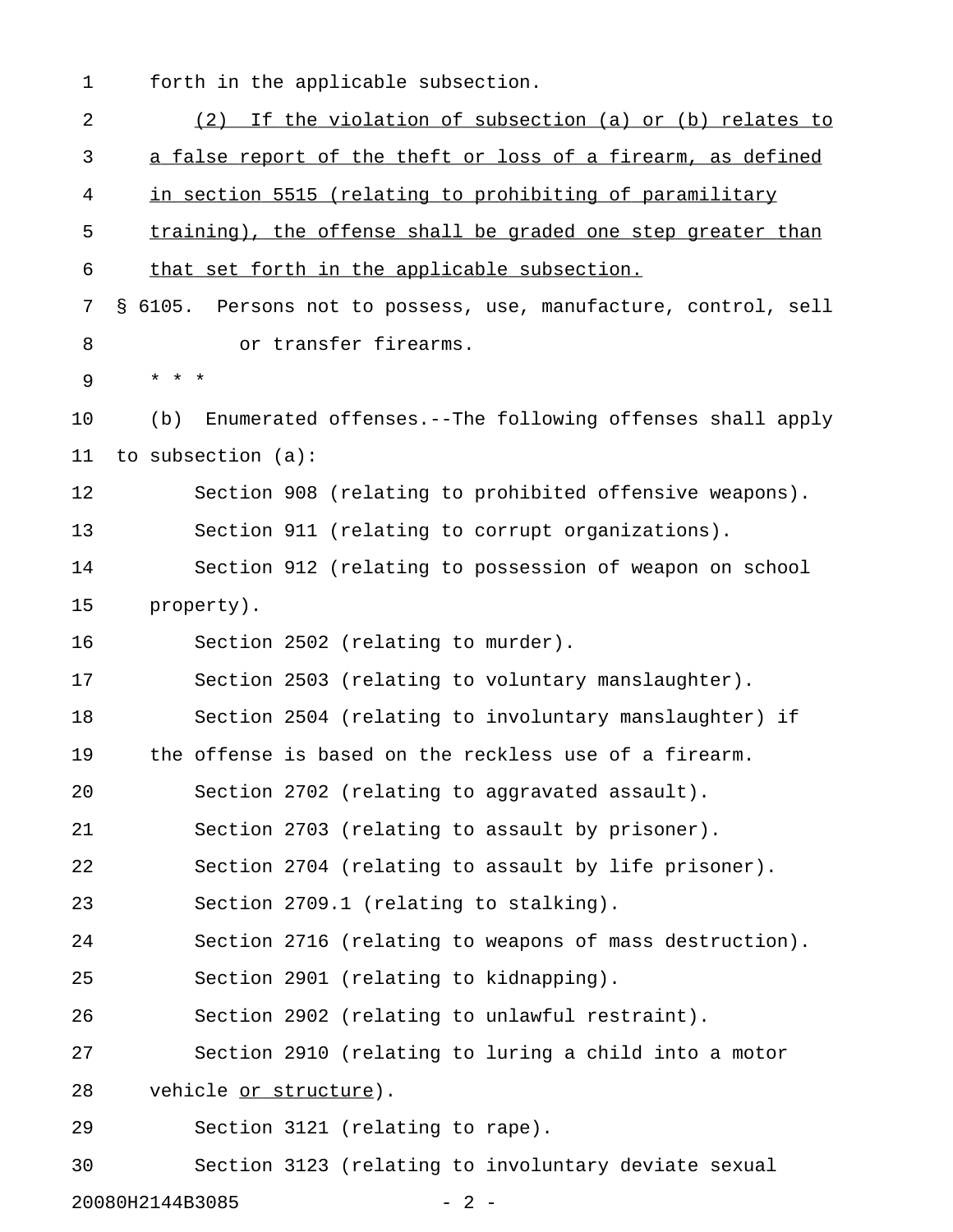1 intercourse).

| 2  | Section 3125 (relating to aggravated indecent assault).      |
|----|--------------------------------------------------------------|
| 3  | Section 3301 (relating to arson and related offenses).       |
| 4  | Section 3302 (relating to causing or risking                 |
| 5  | catastrophe).                                                |
| 6  | Section 3502 (relating to burglary).                         |
| 7  | Section 3503 (relating to criminal trespass) if the          |
| 8  | offense is graded a felony of the second degree or higher.   |
| 9  | Section 3701 (relating to robbery).                          |
| 10 | Section 3702 (relating to robbery of motor vehicle).         |
| 11 | Section 3921 (relating to theft by unlawful taking or        |
| 12 | disposition) upon conviction of the second felony offense.   |
| 13 | Section 3923 (relating to theft by extortion) when the       |
| 14 | offense is accompanied by threats of violence.               |
| 15 | Section 3925 (relating to receiving stolen property) upon    |
| 16 | conviction of the second felony offense.                     |
| 17 | Section 4906 (relating to false reports to law               |
| 18 | enforcement authorities) if the fictitious report involved   |
| 19 | the theft of a firearm as provided in section $4906(c)(2)$ . |
| 20 | Section 4912 (relating to impersonating a public servant)    |
| 21 | if the person is impersonating a law enforcement officer.    |
| 22 | Section 4952 (relating to intimidation of witnesses or       |
| 23 | victims).                                                    |
| 24 | Section 4953 (relating to retaliation against witness        |
| 25 | [or], victim or party).                                      |
| 26 | Section 5121 (relating to escape).                           |
| 27 | Section 5122 (relating to weapons or implements for          |
| 28 | escape).                                                     |
| 29 | Section 5501(3) (relating to riot).                          |
| 30 | Section 5515 (relating to prohibiting of paramilitary        |
|    | 20080H2144B3085<br>$-3 -$                                    |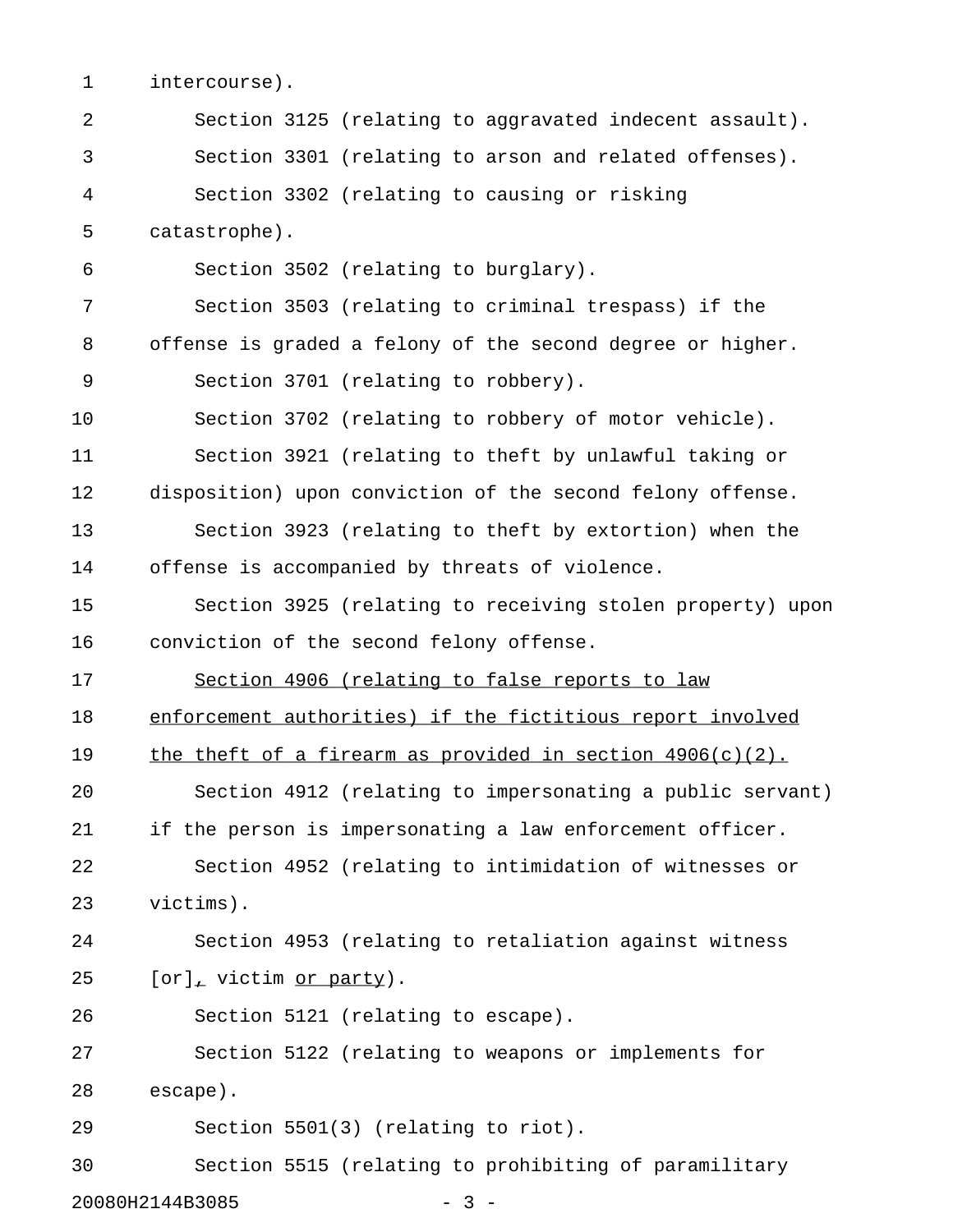1 training).

2 Section 5516 (relating to facsimile weapons of mass 3 destruction).

4 Section 6110.1 (relating to possession of firearm by 5 minor).

6 Section 6301 (relating to corruption of minors).

7 Section 6302 (relating to sale or lease of weapons and 8 explosives).

9 Any offense equivalent to any of the above-enumerated 10 offenses under the prior laws of this Commonwealth or any 11 offense equivalent to any of the above-enumerated offenses 12 under the statutes of any other state or of the United 13 States.

14 \* \* \*

15 § 6111. Sale or transfer of firearms.

16 \* \* \*

17 (b) Duty of seller.--No licensed importer, licensed 18 manufacturer or licensed dealer shall sell or deliver any 19 firearm to another person, other than a licensed importer, 20 licensed manufacturer, licensed dealer or licensed collector, 21 until the conditions of subsection (a) have been satisfied and 22 until he has:

23 (1) For purposes of a firearm as defined in section 6102 24 (relating to definitions), obtained a completed 25 application/record of sale from the potential buyer or 26 transferee to be filled out in triplicate, the original copy 27 to be sent to the Pennsylvania State Police, postmarked via 28 first class mail, within 14 days of the sale, one copy to be 29 retained by the licensed importer, licensed manufacturer or 30 licensed dealer for a period of 20 years and one copy to be 20080H2144B3085 - 4 -